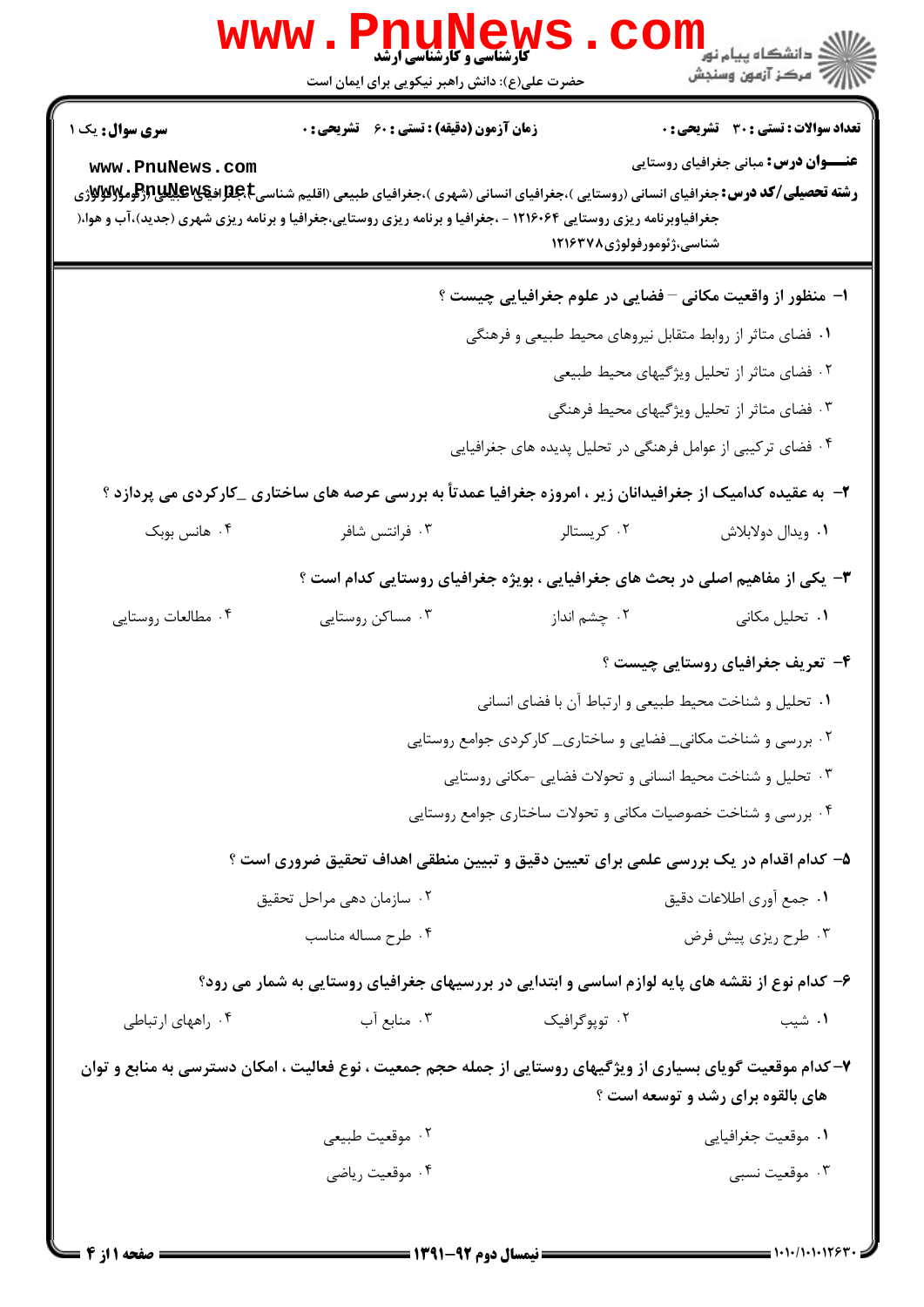|                                           | <b>WWW.PNUNEWS</b><br><b>کارشناسی و کارشناسی ارشد</b><br>حضرت علی(ع): دانش راهبر نیکویی برای ایمان است                                                                                                                                                                                                |                                                                                      | رانشگاه پيام نور <mark>− .</mark><br>ا∛ مرکز آزمون وسنجش                              |
|-------------------------------------------|-------------------------------------------------------------------------------------------------------------------------------------------------------------------------------------------------------------------------------------------------------------------------------------------------------|--------------------------------------------------------------------------------------|---------------------------------------------------------------------------------------|
| <b>سری سوال :</b> ۱ یک<br>www.PnuNews.com | <b>زمان آزمون (دقیقه) : تستی : 60 ٪ تشریحی : 0</b><br><b>رشته تحصیلی/کد درس:</b> جغرافیای انسانی (روستایی )،جغرافیای انسانی (شهری )،جغرافیای طبیعی (اقلیم شناسیCبهایاتیالاتیاللا<br>)،جغرافیاوبرنامه ریزی روستایی ۱۲۱۶۰۶۴ - ،جغرافیا و برنامه ریزی روستایی،جغرافیا و برنامه ریزی شهری (جدید)،آب و هوا | شناسي،ژئومورفولوژي۱۲۱۶۳۷۸                                                            | تعداد سوالات : تستي : 30 ٪ تشريحي : 0<br><b>عنــــوان درس:</b> مبانی جغرافیای روستایی |
|                                           | ۸−  جایگاه مکانی_ فضایی سکونتگاههای روستایی مستلزم پیوند موقعیت طبیعی با کدام موقعیت است ؟                                                                                                                                                                                                            |                                                                                      |                                                                                       |
| ۰۴ عملکردی                                | ۰۳ نسبی                                                                                                                                                                                                                                                                                               | ۰۲ ساختاری                                                                           | ۰۱ کارکردی                                                                            |
|                                           | ۹– الگوی اسکان در سکونتگاههای روستایی بیشتر ناشی از انعکاس کدام نوع ویژگیهای اساسی است ؟                                                                                                                                                                                                              |                                                                                      |                                                                                       |
| ۰۴ محیط روستایی                           | ۰۳ محیط انسانی                                                                                                                                                                                                                                                                                        | ٢. محيط طبيعي                                                                        | ٠١. محيط اقتصادى                                                                      |
|                                           | ۱۰- الگوی کالبدی و بافت کارکردی سکونتگاههای روستایی با کدام شاخص رابطه تنگاتنک دارد ؟                                                                                                                                                                                                                 |                                                                                      |                                                                                       |
|                                           | ۰۲ وضعیت درآمد روستایی                                                                                                                                                                                                                                                                                |                                                                                      | ٠١ نوع فعاليت اقتصادي                                                                 |
|                                           | ۰۴ تعداد جمعیت                                                                                                                                                                                                                                                                                        |                                                                                      | ۰۳ میزان بارندگی                                                                      |
|                                           |                                                                                                                                                                                                                                                                                                       | 1۱- وسعت روستاها تا حد زیادی بیانگر ویژگیهای محیط طبیعی و کدام شرایط است ؟           |                                                                                       |
|                                           | ۰۲ اقتصادی                                                                                                                                                                                                                                                                                            |                                                                                      | ۰۱ اجتماعی                                                                            |
|                                           | ۰۴ موقعیت ارتباطی                                                                                                                                                                                                                                                                                     |                                                                                      | ۰۳ اجتماعی_ اقتصادی                                                                   |
|                                           |                                                                                                                                                                                                                                                                                                       | ۱۲- اجزای مهم و کامل بافت سکونتگاههای روستایی کدام است ؟                             |                                                                                       |
|                                           | ۰۲ خانه ها ، شبکه معابر،راههای بین روستایی                                                                                                                                                                                                                                                            |                                                                                      | ۰۱ خانه ها ،مزارع ، مکان های عمومی و شبکه معابر                                       |
|                                           | ۰۴ راههای ارتباطی داخل خارج از روستا ومساکن روستایی                                                                                                                                                                                                                                                   |                                                                                      | ۰۳ اراضی کشاورزی،راههای ارتباطی و شبکه معابر                                          |
|                                           |                                                                                                                                                                                                                                                                                                       | ۱۳- آبادیهای قلعه ای نمونه بارزی از کدام عامل موثر بر تجمع سکونتگاههای روستایی است ؟ |                                                                                       |
|                                           | ۰۲ دفاع در برابر گروه های مهاجم                                                                                                                                                                                                                                                                       |                                                                                      | ٠١. محدوديت منابع آب                                                                  |
|                                           | ۰۴ فعالیت های زراعی مناسب                                                                                                                                                                                                                                                                             |                                                                                      | ۰۳ دفاع در برابر عوامل طبیعی مخرب                                                     |
|                                           |                                                                                                                                                                                                                                                                                                       | ۱۴– منظور از سکونتگاههای روستایی خطی کوچه ای کدام است ؟                              |                                                                                       |
|                                           |                                                                                                                                                                                                                                                                                                       | ۰۱ یک ردیف یا دو ردیف موازی از خانه ها بصورت مستقیم ، کوتاه و متراکم                 |                                                                                       |
|                                           |                                                                                                                                                                                                                                                                                                       | ۰۲ یک ردیف یا چند ردیف غیر موازی از خانه ها بصورت کوتاه                              |                                                                                       |
|                                           |                                                                                                                                                                                                                                                                                                       |                                                                                      | ۰۳ یک ردیف یا چند ردیف موازی از مساکن متراکم                                          |
|                                           |                                                                                                                                                                                                                                                                                                       | ۰۴ یک ردیف یا چند ردیف غیر موازی از مساکن بصورت پراکنده                              |                                                                                       |
|                                           |                                                                                                                                                                                                                                                                                                       | ۱۵– الگوی مسطح یا صفحه ایی نمونه بارزی از کدام نوع کالبد روستایی است ؟               |                                                                                       |
| ۰۴ بينابين                                | ۰۳ پراکنده                                                                                                                                                                                                                                                                                            | ۰۲ مجتمع                                                                             | ۰۱ متفرق                                                                              |
|                                           |                                                                                                                                                                                                                                                                                                       |                                                                                      |                                                                                       |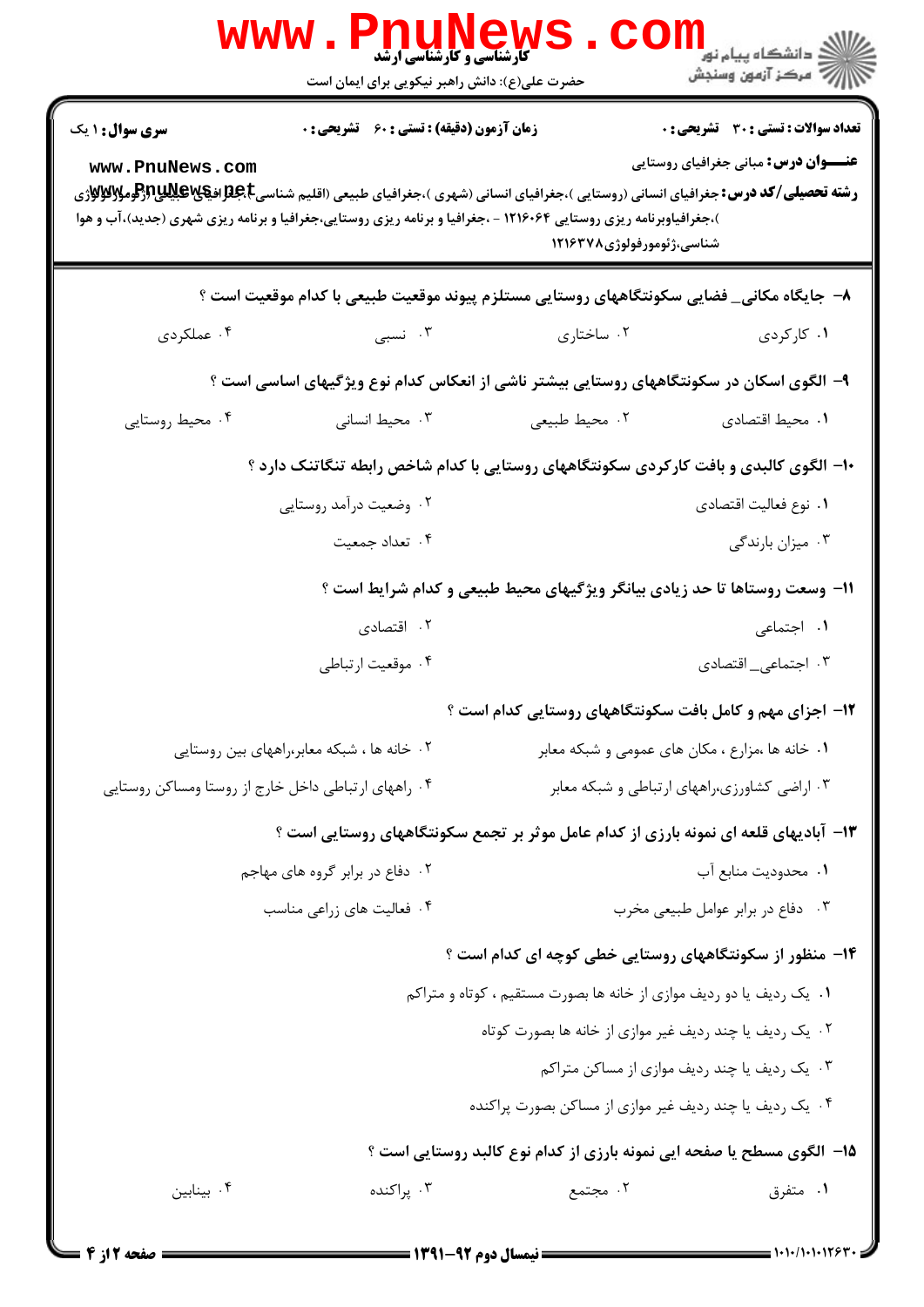|                                           | <b>WWW.Phur</b><br><b>کارشناسی و کارشناسی ارشد</b><br>حضرت علی(ع): دانش راهبر نیکویی برای ایمان است |                                                                                                                                                                                                                                                                               | ڪ دانشڪاه پيا <sub>م</sub> نور<br><mark>ر</mark> 7 مرڪز آزمون وسنڊش                         |
|-------------------------------------------|-----------------------------------------------------------------------------------------------------|-------------------------------------------------------------------------------------------------------------------------------------------------------------------------------------------------------------------------------------------------------------------------------|---------------------------------------------------------------------------------------------|
| <b>سری سوال : ۱ یک</b><br>www.PnuNews.com | <b>زمان آزمون (دقیقه) : تستی : 60 ٪ تشریحی : 0</b>                                                  | <b>رشته تحصیلی/کد درس:</b> جغرافیای انسانی (روستایی )،جغرافیای انسانی (شهری )،جغرافیای طبیعی (اقلیم شناسیCبهایاتیالاتیالوتر<br>)،جغرافیاوبرنامه ریزی روستایی ۱۲۱۶۰۶۴ - ،جغرافیا و برنامه ریزی روستایی،جغرافیا و برنامه ریزی شهری (جدید)،آب و هوا<br>شناسى،ژئومورفولوژى١٢١۶٣٧٨ | <b>تعداد سوالات : تستی : 30 ٪ تشریحی : 0</b><br><b>عنـــوان درس:</b> مبانی جغرافیای روستایی |
|                                           |                                                                                                     | ۱۶- یکی از گونه های خاص سکونتگاههای منظم چه نام د ارد ؟                                                                                                                                                                                                                       |                                                                                             |
| ۰۴ میدانگاهی                              | ۰۳ شطرنجي                                                                                           | ۰۲ کانونی                                                                                                                                                                                                                                                                     | ۰۱ تلی                                                                                      |
|                                           |                                                                                                     | ۱۷- منظور از قلمرو زراعی یا قلمرو روستا کدام است ؟                                                                                                                                                                                                                            |                                                                                             |
|                                           |                                                                                                     | ۰۱ محدوده مورد استفاده روستايي جهت بهره برداري زراعي                                                                                                                                                                                                                          |                                                                                             |
|                                           |                                                                                                     |                                                                                                                                                                                                                                                                               | ۰۲ قلمرو فعالیت کشاورزی                                                                     |
|                                           |                                                                                                     | ۰۳ کل محدوده یک سکونتگاه یا یک مجموعه یکپارچه روستایی                                                                                                                                                                                                                         |                                                                                             |
|                                           |                                                                                                     | ۰۴ کل محدوده یک سکونتگاه دارای فعالیت غیر کشاورزی                                                                                                                                                                                                                             |                                                                                             |
|                                           |                                                                                                     | 1۸– دو شاخص بنیادی در الگوی زمین زراعی کدام است ؟                                                                                                                                                                                                                             |                                                                                             |
|                                           | ۰۲ شکل قطعات زمین و محل استقرار                                                                     | ۰۱ شکل قطعات زمین و حاصلخیزی آن                                                                                                                                                                                                                                               |                                                                                             |
|                                           | ۰۴ شکل قطعات و دوری و نزدیکی از کانون روستا                                                         | ۰۳ شکل قطعات زراعی و پراکندگی آن                                                                                                                                                                                                                                              |                                                                                             |
|                                           |                                                                                                     | ۱۹- زمین های زراعی مفروز یکپارچه مربوط به کدام نوع از گونه های زمین های زراعی است ؟                                                                                                                                                                                           |                                                                                             |
|                                           | ۰۲ بلوک مانند بزرگ                                                                                  |                                                                                                                                                                                                                                                                               | ۰۱ بلوک مانند کوچک                                                                          |
| ۰۴ بلوک مانند مجتمع                       |                                                                                                     | ۰۳ قطعه ایی مانند نواری                                                                                                                                                                                                                                                       |                                                                                             |
|                                           |                                                                                                     | +۲- یکی از تفیسرهای قابل توجه در زمینه شبکه زمین های زراعی نواری شکل توسط کدام جغرافیدان در ایران گزارش شده                                                                                                                                                                   | است ؟                                                                                       |
| ۰۴ بناین                                  | ۰۳ اهلرز                                                                                            | ۰۲ هانس بوبک                                                                                                                                                                                                                                                                  | ۰۱ شافر                                                                                     |
|                                           |                                                                                                     | <b>۲۱</b> - یکی از ویژگیهای بارز جمعیت روستایی کدام است ؟                                                                                                                                                                                                                     |                                                                                             |
| ۰۴ سالخوردگی                              | ۰۳ جوانی                                                                                            | ٠٢ جمعيت فعال                                                                                                                                                                                                                                                                 | ۰۱ رشد جمعیت                                                                                |
|                                           |                                                                                                     | ۲۲- اساس پراکنش مکانی گروه های اجتماعی مختلف در سطح سکونتگاههای روستایی چیست ؟                                                                                                                                                                                                |                                                                                             |
|                                           |                                                                                                     | ٠١ جدايي گزيني اعضاي اجتماع با توجه به تعلق گروهي و جايگاه اجتماعي                                                                                                                                                                                                            |                                                                                             |
|                                           | ۰۲ تمرکز اعضای اجتماعی با توجه به قدمت سکونت آنان                                                   |                                                                                                                                                                                                                                                                               |                                                                                             |
|                                           |                                                                                                     |                                                                                                                                                                                                                                                                               | ۰۳ تعلقات اجتماعی مشترک                                                                     |
|                                           |                                                                                                     |                                                                                                                                                                                                                                                                               | ۰۴ اختلافات اجتماعي                                                                         |
|                                           |                                                                                                     |                                                                                                                                                                                                                                                                               |                                                                                             |
| <b>: صفحه ۱۳ از ۴</b>                     |                                                                                                     | = نیمسال دوم ۹۲-۱۳۹۱ =                                                                                                                                                                                                                                                        | = 1・1・/1・1・1263                                                                             |